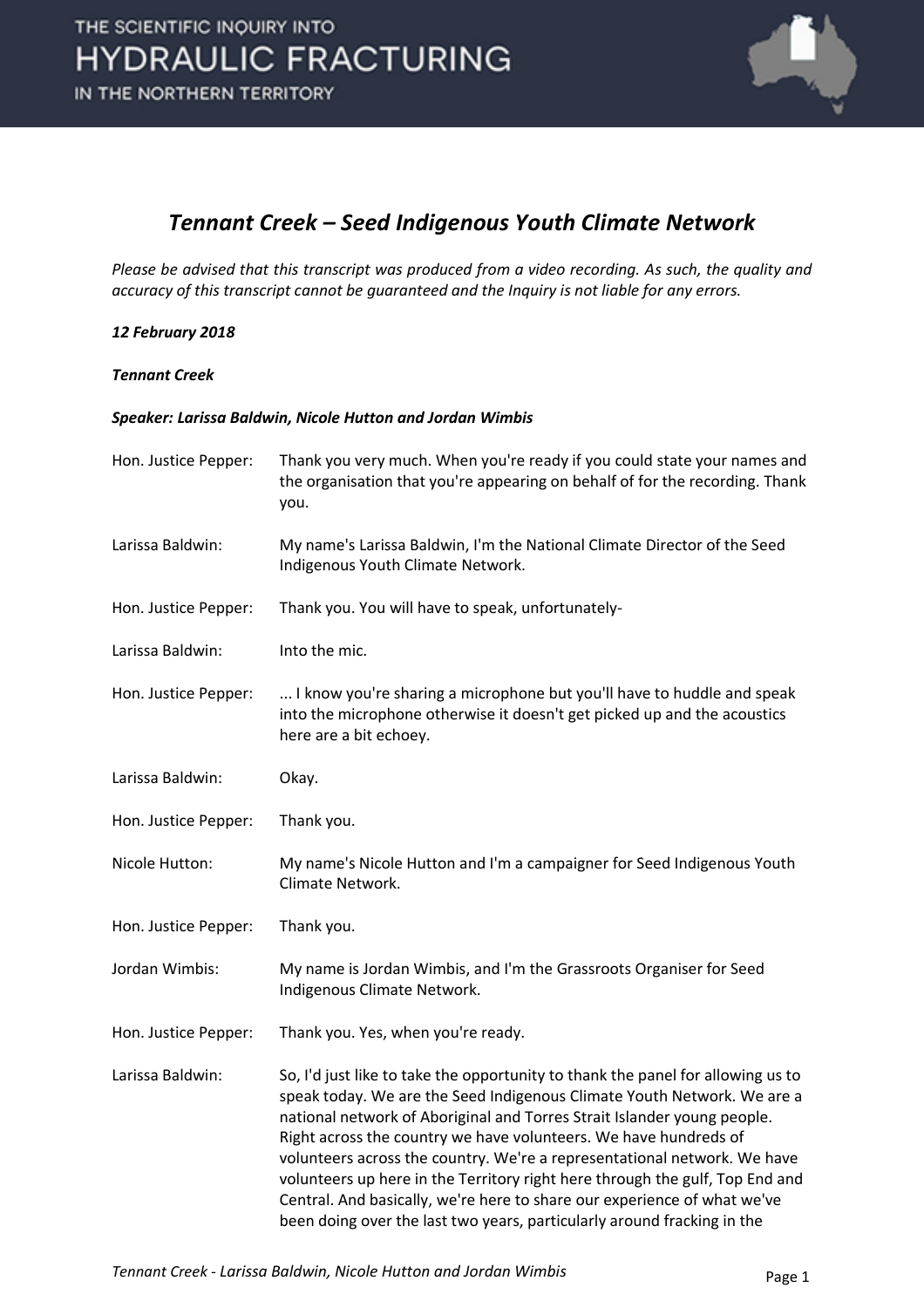

Northern Territory, but also respond to some of the recommendations in the report.

I just want to say that we're not scientists, obviously. It is a really comprehensive report that we struggled to work out what some of it meant. But we're just going to give our best, responding to what we've got from communities and the information that we've gathered. Yeah.

So, I guess to start off with, we're a climate organisation. And, for us, the reason for working in the Territory was we knew the footprint of the proposed fracking. And, for us, I know that the Inquiry has said that the increase and talked about the risk levels and that. But for us, we really believe that this is going to blow our carbon budget and we do believe that we should be leaving all new fossil fuels in the ground. When you look at just the emissions to come from the Beetaloo Basin, in terms of where Australia needs to be in terms of taking responsibility, we really believe that we can't be opening Beetaloo Basin and we know that that's just one of the basins that frackers are looking into getting gas from.

For us, I guess, and when we read the report from the Inquiry, I'm not sure if it touches on really the human impacts of climate change. For us, living in remote communities and families living in remote communities, when it gets too hot and we deal with the increase of temperature people die. People get cut off when we have extreme weather events. You might have seen this year in communities across the Territory, not only did people get cut off from water and have, because over the last two years we've had unprecedented wet seasons, in come communities they weren't even able to access money on their basics card. So, it meant they weren't able to buy power cards. They weren't able to buy food. If our wet seasons are going to keep changing and keep getting longer, we've seen last year, places in Borroloola got cut off from the health services because they're on the other side of the river.

Climate change does impact people Aboriginal people first and worst. Even this year, IRS says that in Australia it will impact indigenous communities because of where we live. And we know that methane is one of the most potent greenhouse gases. And so what we ideally would have wanted to see, and we know that this is a scientific report, but there is a human cost to climate change that our communities will bear the brunt of.

Nicole Hutton: Awesome. I just wanted to introduce myself further. I am a Garawa woman from just outside of Borroloola. My Mum grew up in Cresswell Downs in station, which I don't think it's called that anymore. My dad grew up in Mallapunyah Springs station and that was also my first home. So, I'm going to talk about the survey that we did in Borroloola, which we have a PowerPoint. Cool.

> So, the survey that we did in Borroloola was a community-led consultation. And it was six months process from start to finish, and that includes consulting the community on how they wanted to survey to be done, to finally presenting the results of the survey to the community and also to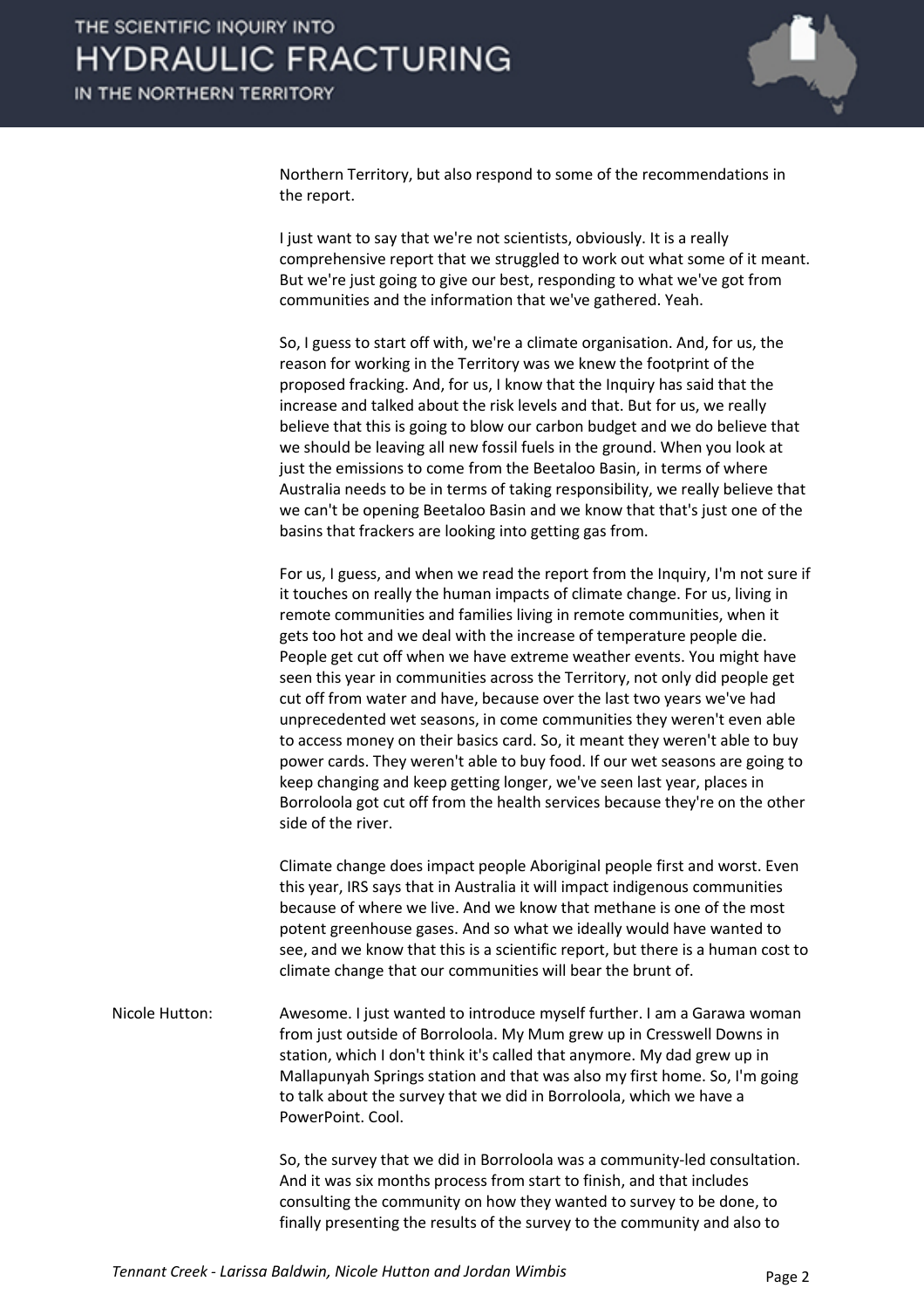

Parliament. So, it was an information gathering survey. The questions that we asked were directly in line with the terms of reference. So, that means that we asked everyone in the community about all of the different points of the terms of reference, and asked them how that concerned them. And we also, all of the materials that we used within the survey were presented from the Panel, the Inquiry. But the only materials that we didn't used were simply photographs used as evidence from overseas of evidence were this has been done before.

Basically, the reason that we did the community survey was because we wanted to raise awareness within the community on fracking and was going to happen in the community. And also the community was requested by the consultation because they wanted to make sure that the Inquiry, the gas companies, and the government to know their stands on fracking.

So, where did the survey cover? So, we met with the community and asked what they thought the survey should cover, where we should go. And we spent a few months going up to Borroloola town camps, at stations, Robertson reverse, surrounding towns and communities. So, we really believe that we went to and we covered as much of the community as, yeah, as really possible.

Oh. Sorry. It's written up there. Awesome. So, we believe that the survey set up community engagement. It was a community-led survey. And it started a conversation with community members. So, we brought a bunch of young mob from the community along with us who were doing the survey. And they had a lot of input on how the survey was run and how everything went and who we spoke to. And, therefore, they were able to make sure that the community was being understood of what the questions were, and that we understood the answers that the community members gave us.

So, after the survey, the community was really excited to team up with other communities. And then we suggested that we could help them put on an Aboriginal Fracking Forum, which then brought the surrounding communities of the Beetaloo Basin together in Darwin. And it was also created a chain reaction amongst the surrounding communities. So, we've also spoken to other surrounding communities about also putting on a survey that was similar to what we did.

Awesome. And then the results of that survey was that 96.8% of residents want a ban on fracking in the Northern Territory. We worked with community members to design a sign to declare the community gasfield free. So, that meant we had a community meeting. We also have some pictures here of what we went to do. But we had a community meeting with people to see how they wanted to present those results. So, people decided that they wanted to put a sign up in the community, and they also all wanted to get on a bus and travel up to Darwin to present it to Parliament. So, after that, we delivered it to Gerry McCarthy in a meeting in Darwin. And you'll see a photo of the Borroloola mob that travelled up to Darwin.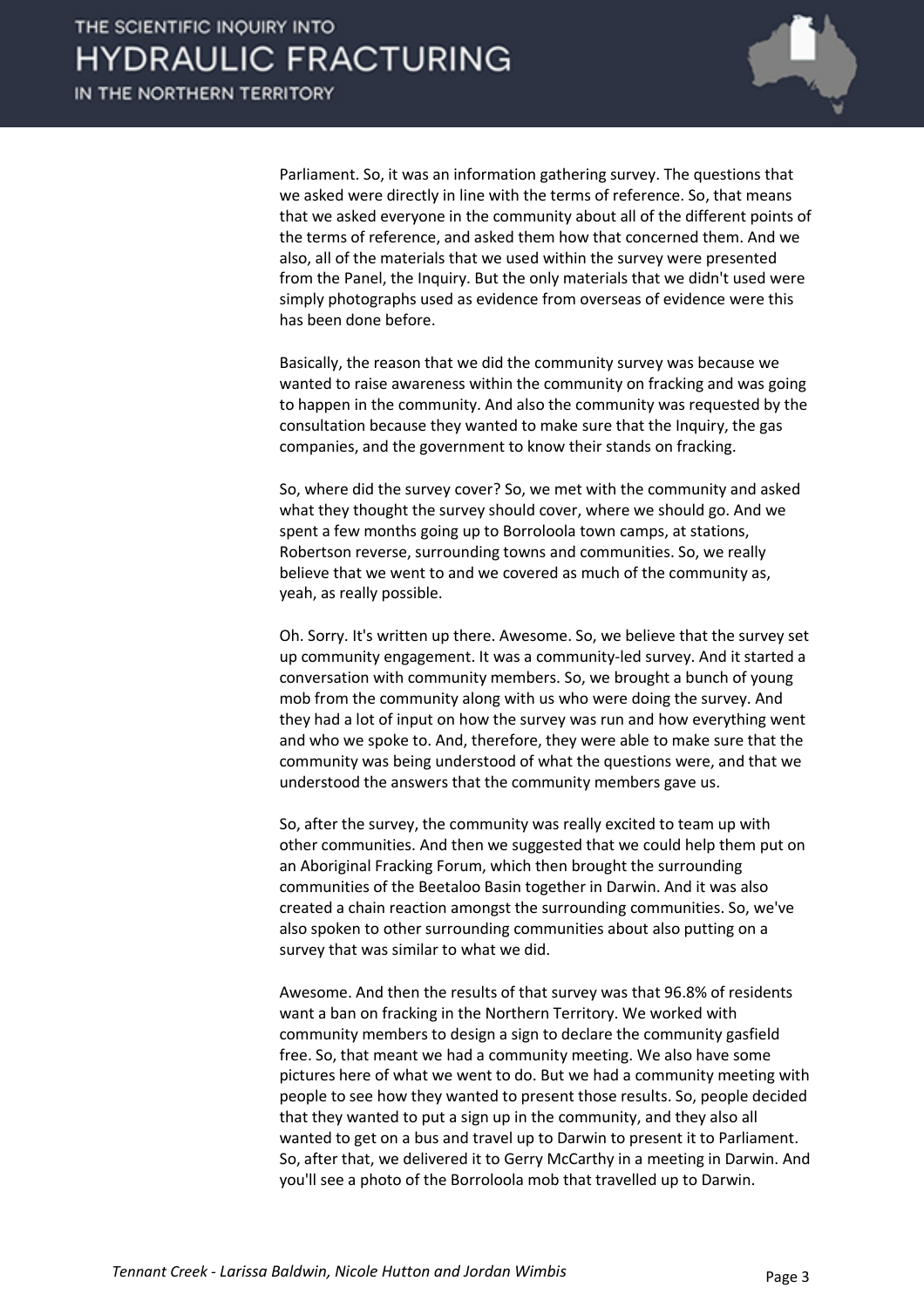IN THE NORTHERN TERRITORY



#### **[Video plays – No transcription, original video uploaded as submission]**

Hon. Justice Pepper: Thank you.

Nicole Hutton: I just also wanted to point out that ... that the person in the blue dress in the background was Celina Hubert that came down to accept the submission. And then it was also later read in NT Parliament by the member from Nhulunbuy.

Hon. Justice Pepper: Thank you. Thank you very much.

Larissa Baldwin: So, the way that Aboriginal Fracking Forum came about was before there was delay into the report, people were really worried that this was just going to be, I'm sure the panel will be aware that there are many reports and consultations that come through Aboriginal communities and sometimes those recommendations are not taken seriously by government. And so we had done the survey with Borroloola and then we had also been invited to (inaudible) which was held in Elliot. And was a gathering of traditional owners from across the Beetaloo Basin to the song lines that are in that basin. And basically, they came together and it was actually an opportunity of just speaking to each other and talking about what people are saying and the fact that water is connected and Aboriginal communities in the Territory are also connected.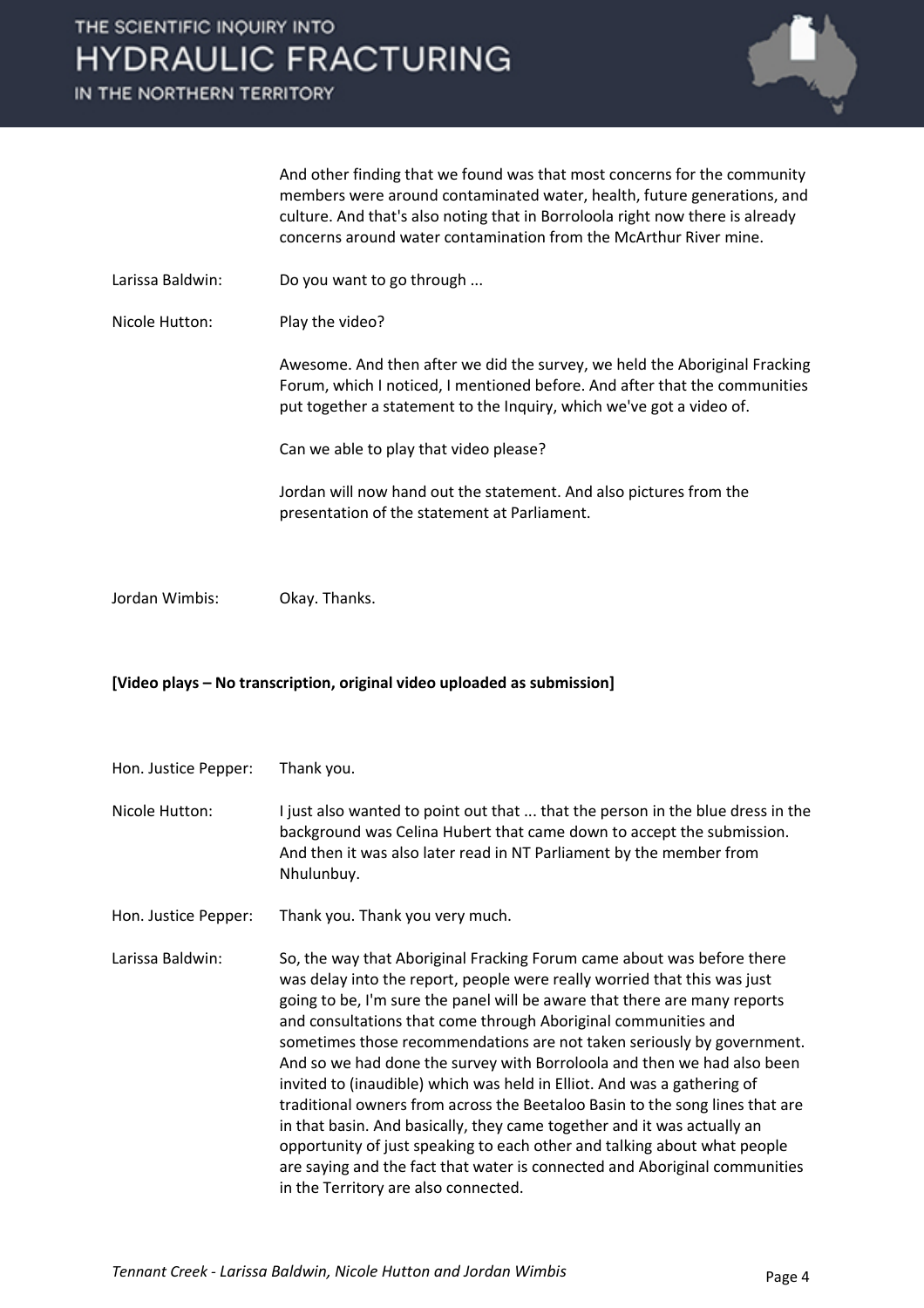

So, after (inaudible), basically what they wanted to do was show to the NT government that regardless, 'cause at that time unsure about what was going to come out of the Inquiry and they wanted to show the government and the gas companies that there is actually a really united, strong, and big movement of Aboriginal people and communities who are saying no. And really concerned about the impacts of fracking.

So, Seed played a role in, we fund raised to bring people together from a lot of remote communities. People came as far as Yuendumu, from many different communities. And we can give you information of where people came from. We paid for them to come together. We fund raised for that online through social media. We did a crowd funder, and that's how we raised the money to bring them together. We did things like booked meetings with politicians and from the meeting that we had together in the space that when they met, they said that they wanted to create a statement and read it to the media and to the government. So, Seed took a role in, we basically contacted a lot of media organisations and also the government. And they sent down Celina to meet and to accept the statement on their behalf.

- Nicole Hutton: Yeah. So basically, we just wanted to present that to you because we feel that the overwhelming community opposition to fracking has not been accurately represented in the report. We believe, like being on the ground and speaking to communities, especially communities in the Beetaloo Basin, that there is very little community support for fracking. And that the strong opposition wasn't entirely written about in the report.
- Larissa Baldwin: And so, over the last two years Seed has done over 62 community visits. We go into some communities for up to periods of 10 days. And our job there is, what we see as our job, is just to talk to people and hear what their response is and how they feel about fracking. We've had thousands of conversations over the last two years, so we feel like we have met communities where we have seen people support fracking. I think the other part of that response is that they often are really unsure about what the process is and they still have a lot of concerns about water, but obviously there are communities, or there have been people that we have spoken to that have said like, "Maybe there will be jobs from it." And we understand economic situation of the Northern Territory. But overwhelmingly, through thousands of conversations that we've had, most people have said that they want to see a ban on fracking and they're really worried about the impacts on country and on water.

So, we also want to talk to you a bit about, you might have heard through your travels through the NT that there was a group of first nations people from Turtle Island. So, what we call US and Canada, that came over last year to meet with a bunch of communities that were front line. Seed received and invitation to go to Fort Berthold Indian Reservation, which is the home of the Mandan, Hidatsa, and Arikara Nations. Their Indian Reservation is home to the Bakken shale fields. And so, when they came over to the Northern Territory, they really wanted to show us the footprint of shale industry because it doesn't exist here.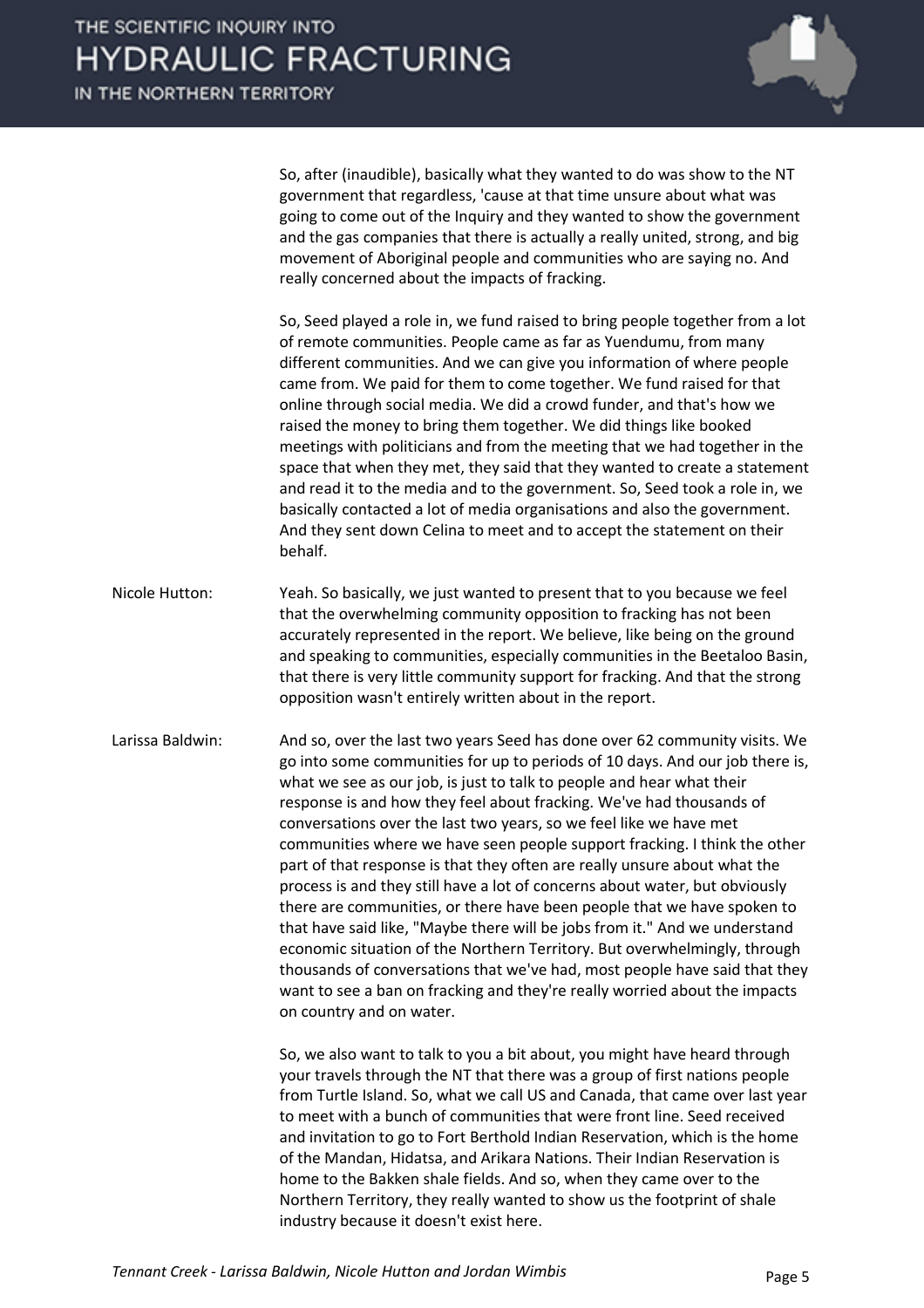

So, we went over to them, Nicole and I went over to North Dakota just recently, and froze. It's very cold over there. But I guess it was a really eyeopening opportunity to see the industry and have a look at how that could be interpreted here in the Territory. I just want to make mention that in the [Bakken] shale fields, they are there predominately looking for oil. And that's what the companies are there trying to extract. With the shale gas they flare the shale gas which has to come out first. They flare that 24/7, 365 days a year and they've been doing that fracking process for the last 10 years. So, while the companies are not looking for the same thing, there are some places now where they're trying to capture the gas. And they've set up processing. Predominately, they're looking for the shale oil.

But in terms of looking at the footprint of a shale field, it was eye-opening to us, in terms of knowing that ... and also they have 13,000 wells over there. And they have, Jordan's going to hand you out a bunch of stuff that was handed to us and we'll explain what it is. They have 13,000 active wells on their reservation and they also have a 98% success rate of hitting mineral. So, they have a really huge industry of like ... so when they drill 98% of wells have, they can extract oil from and gas.

For us, I think the biggest take away for us was actually the footprint of the industry. We heard stories about, over the last 10 years since they've moved to hydraulic fracturing, the increase of trucks on the road in a small community that's probably around the size of Borroloola in terms of the township, the area is much bigger. Over the last 10 years they had had 46 members of their community die in collisions with trucks. And that is something that they are constantly dealing with and are dealing with that constantly being in the state of what we'd call sorry business. It has a huge impact on their community.

Also, the footprint of the industry, just seeing that you actually can't, shale gas wells are drilled where they can extract oil. And just like we could see a shale gas the rig here and then literally houses 200 metres away. So, it was just like it was popped up all over the landscape. And thinking about somewhere like the Territory, how do you determine where these wells are going to be drilled.

And this is also something that we've heard from communities, talking about they're worried about it being drilled around cultural sites and sacred sites and that sort of thing. One of the things that we heard from the people over there was, in terms of findings areas of cultural significance and there being drilling next to it, they have had no end to the fight of trying to stop frackers to stop fracking while they can try and get the ... use the EPA and the different, like Department of Indian Affairs and that sort of stuff, to get the drilling and the fracking to stop when they've identified a culturally significant space. Which is, for us with the gas companies saying that they can do that process and do that cultural, I guess heritage, looking where they're going to go and put drilling rigs and that sort of stuff in the process, to knowing that another first nation's community has experienced a lot of turmoil in trying to get fracking companies to stop business when they've hit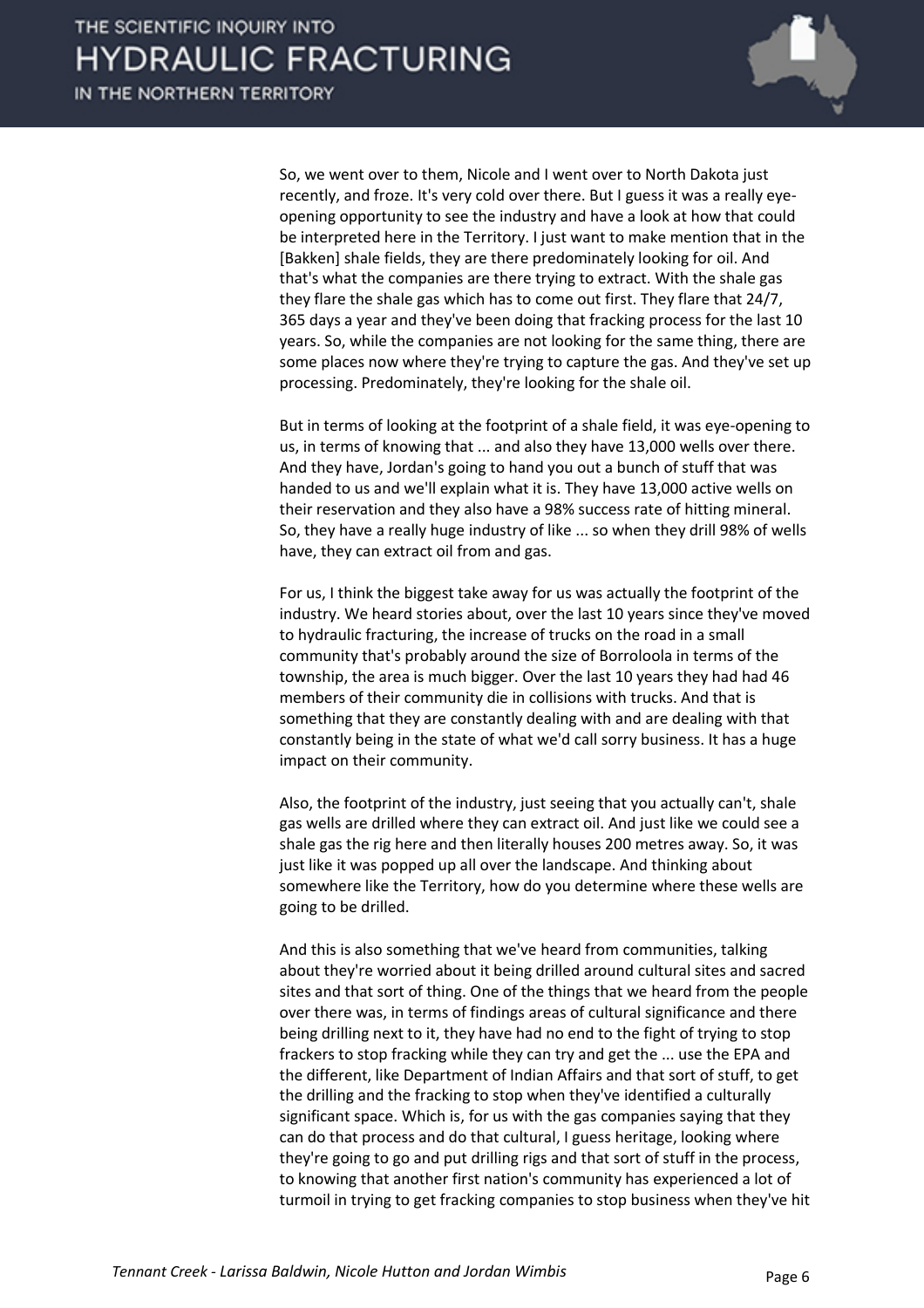

culturally significant sites. And the fact that even in some cases they weren't able to do anything about it.

Do you want to add anything?

Nicole Hutton: Yeah. I just wanted to comment on the scale of fracking. Liking coming in on the plane, there was nowhere there wasn't fracking. It was evenly spread over the entire landscape. And that's something that really concerns me about seeing that happen here. And they also did comment about how when fracking came in it was coming in and meant to be small areas, but then eventually it was spread to the scale that it's at now. And that really concerns me, is that's something that has been proposed as a possibility that it's put to a small area. But, yeah, seeing what happened over there makes me concerned.

Larissa Baldwin: Also just want to ... when we went to Fort Berthold, we met with a citizen action group called POWER. So, the POWER is Protectors of Water and Earth Rights. They're a citizen action group and basically they were set up because they were concerned about the impact of, basically there has been an increase of respiratory illness and also cancers in their community. Coupled with all the deaths that they'd had from on roads and that sort of thing. So they've done a bunch of research.

> Two of the people that are leading that organisation are scientists and they have their own University on Fort Berthold. And so they basically gave us the information to give the Inquiry. There's a map that they put together, which is actually the footprint of the industry. And then there's some information about brine spills, which is frack water spill, that they have had hundreds of. So they gave us a whole bunch of information to, not only, give to the Inquiry, but also to give to other communities that we've been working with. And so that's what you've got in front of you now.

> I just want to say that it was incredible to meet with POWER and the amount of work that they're doing living in and dealing with the really low level of protection that they had through the US EPA laws. But one thing that really stood out to me is that, the burden of proof is so high on communities. And when I met with these people, incredible scientists, incredible first nations people, one thing that really stood out to me was like how would you have Aboriginal communities trying to find this amount of information to have to prove that something has gone wrong?

> And they talked to us a lot about the stories of the burden of proof and how much stress that causes their community. And just what it's like to live in a shale field. And this is an Indian Reservation where they've had the oil industry there for last 60 years. They've only started fracking in the last 10 years. But it's night and day, the impact that fracking has had on that community. And to think about our smaller, more remote communities with less services trying to deal with issues around fracking. I guess it just put home to me that there's a lot of scientific inquiries and baseline studies that the Inquiry has suggested that be done. And I really think that that needs to be done and not left with it to our communities to try to hold that burden.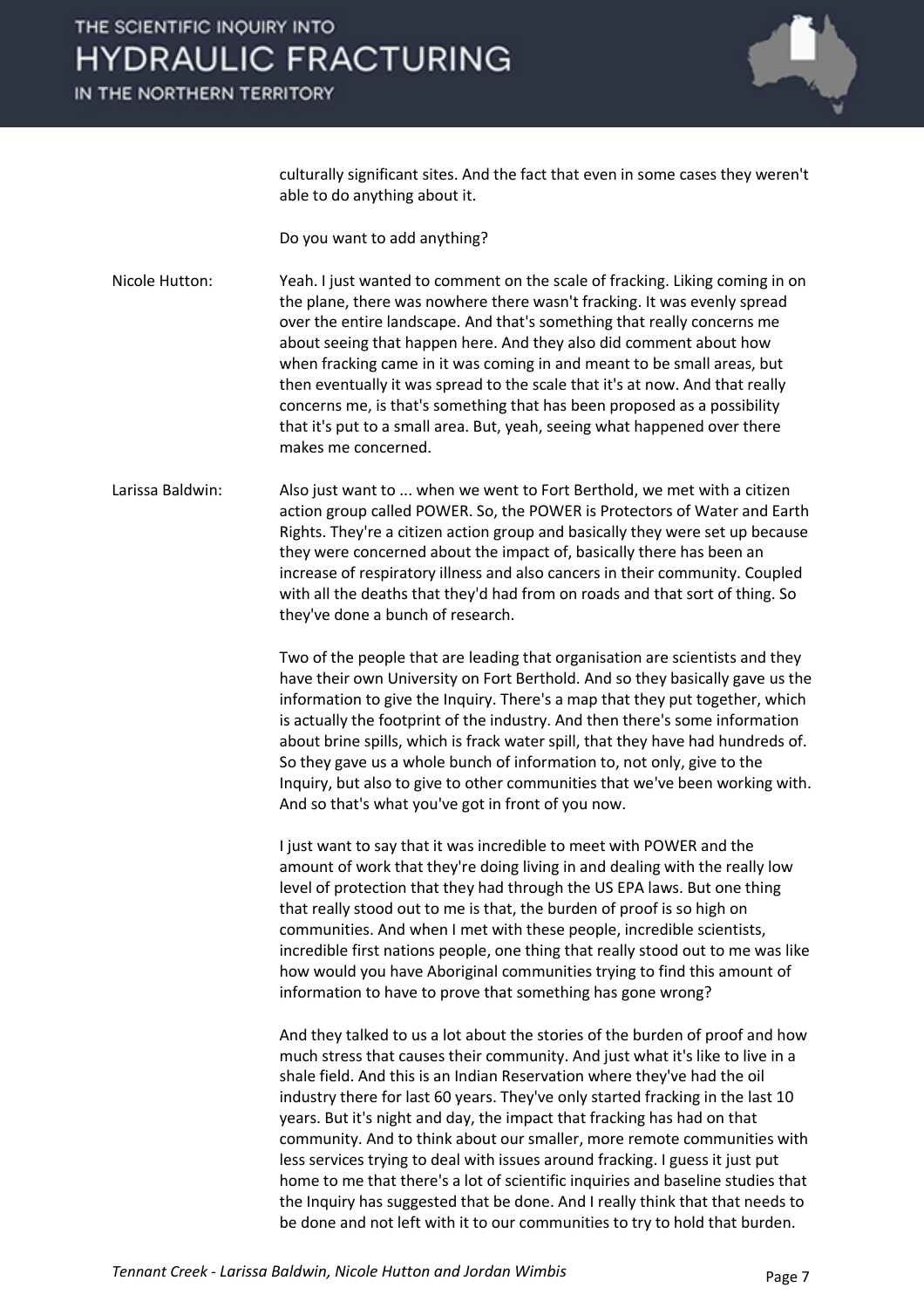IN THE NORTHERN TERRITORY



| Nicole Hutton: | And, while we were over there we spoke to a lot of people about the health<br>issues that they've seen in their communities. And there are families that<br>have been seeing high rates of cancers than what should be normally<br>expected. Like most people in their family are getting cancer and then, them<br>thinking that maybe this is normal until they do some more research and<br>find out that it's not normal. And there were also members of the<br>community that are getting the same illnesses that fracking workers are<br>getting. That's just from living in the community. And also, myself, Larissa,<br>and the other person that came over with us, we were there for after two<br>days we had all received like illnesses ourselves from like in our chest and |
|----------------|-----------------------------------------------------------------------------------------------------------------------------------------------------------------------------------------------------------------------------------------------------------------------------------------------------------------------------------------------------------------------------------------------------------------------------------------------------------------------------------------------------------------------------------------------------------------------------------------------------------------------------------------------------------------------------------------------------------------------------------------------------------------------------------------|
|                | our throat, with our breathing. And there's no denying that had impact from<br>the fracking.                                                                                                                                                                                                                                                                                                                                                                                                                                                                                                                                                                                                                                                                                            |

Larissa Baldwin: So the photo that you have in front of you, I just wanted to show. When we went over there, I have to say that, so this photo is basically of waste water fluid from fracking. And you can't see it because there's no way that we could take a full photo of it. But there are literally thousands of containers with waste frack fluids in them. What we were told by the community, and we can't verify this, is that the person that was working on that site had passed away recently. And obviously, we're not scientists, we can't say that that's because of the chemicals or the work area that they're around. But I can say that everyone that we talked to knew about this. And the amount of people were really scared that because whatever was in those containers had killed this person.

> We can't verify that, but at the same time we talk to how distressed it made the community. Everyone that we talked to talked about it. There were houses 100 metres away from this thousands of containers of waste fluid. People saying that, especially when we talked to POWER, they had said that there had been some issues with waste water coming up that they had found had to be radioactive. And so people who are living close to this were like, "Is this fluid radioactive?" But also, the thing about that is, because that person had died some legal, something that happened with the company going bust, and the company was responsible for cleaning and moving that fluid, the community now have no idea where they've gone or what's going to happen with it. And the government are not responsible for it.

> So I think, while we can't verify that, what we can say is that when it's left to companies to clean up and deal with the issues and the spills or the community anxiety, we know that we have the same sort of thing happening here. We know first hand the experience of what's been happening along the McArthur River with the poisoning there. And this causes real stress on communities. And so I just wanted to show you that because I know that there is no plan for the waste water. You've talked about maybe putting it in tanks. Well these are in tanks. But also, I know that some of the gas companies have said to the Inquiry they don't want to do that. So I think it's really important that we have a strategy for waste water in place before anything goes ahead.

Also, the brine spill on the road, because of the increase amount of traffic, they said that basically, they've had hundreds of brine spills. And there's a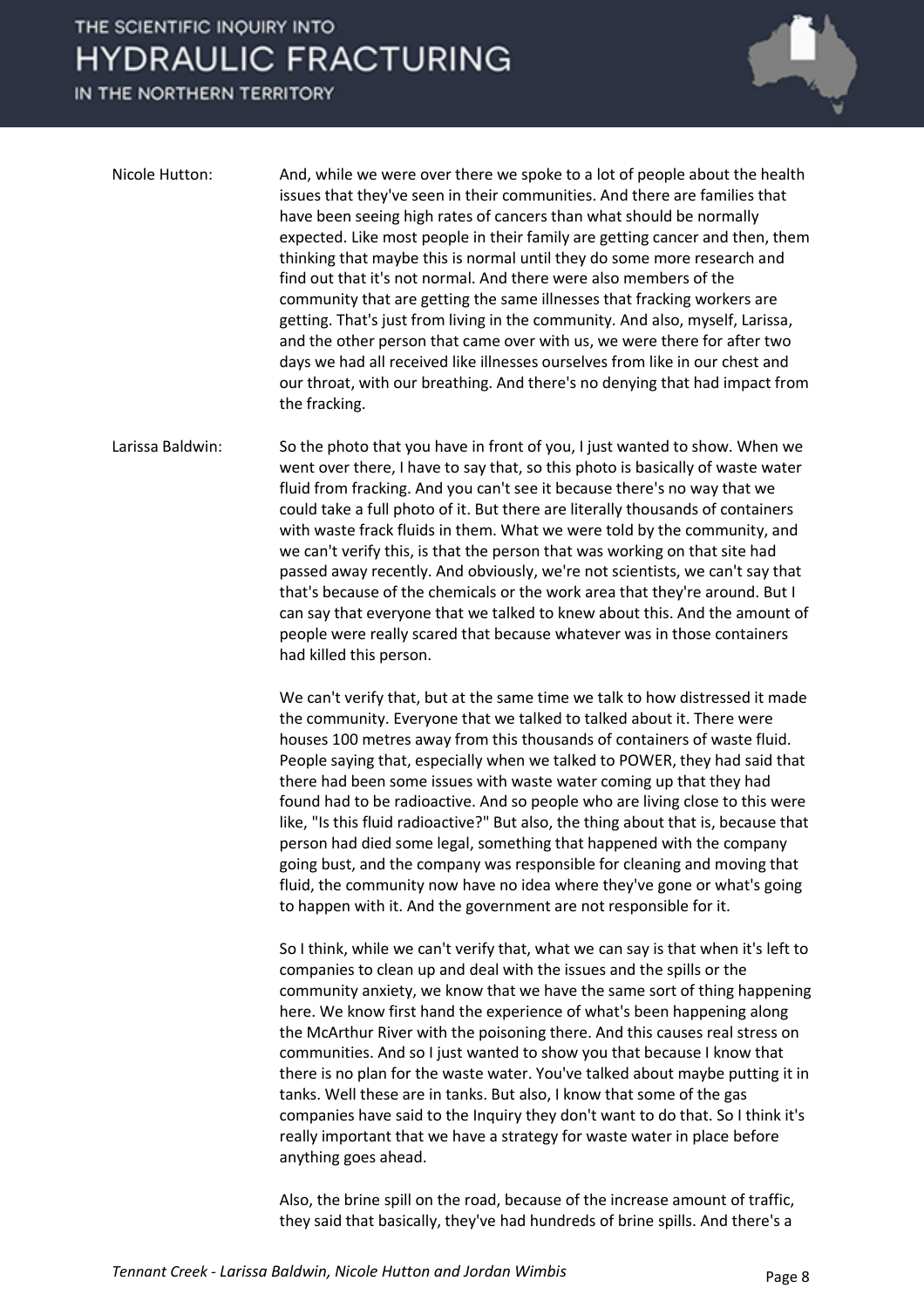

study that POWER had put together around the contamination and the types of minerals and poisons that they've found in the soils. But the community has had to do that work themselves.

I guess the next thing I want to address is the social licence. I know the Inquiry redid the social impacts report. And we had heard from communities about how the first consultation went. We're really thankful that the Inquiry has done that again.

Throughout the Inquiry's report we read a whole lot of your evidence around how increased risks of road accidents from construction, basically increased levels of anxiety and that sort of stuff for residents and the different evidence that you had got from communities. And I think your recommendation at the end of it was like, if you'd basically done the bunch of recommendations that you put forward that you'd be able to achieve social licence. If you do an awareness campaign, a compensation, that sort of stuff. This is the way that we've read it, that basically you'd be able to get informed consent.

From our working with communities across the Territory we don't think the lot of communities that we work in you'd be able to achieve informed consent or, basically all the communities we're working with are calling for a ban. They don't want to see this industry go ahead on their land and put risk their water.

I think we've said that. Sorry, just making sure we've said everything. Yeah. I think the other thing that, through the process of saying that whether or not fracking goes ahead we really feel like a lot of the science and a lot of the testing like baseline water studies needs to be done before, and not by the industry. Also, from our trip to North Dakota and a lot of the conversations we've been having here, we really think that any cultural clearances needs to be done well ahead of any approvals.

And we know how much work the Inquiry has put into this report. We would really like to see the recommendations implemented. We don't want to see the Government treat this like another report. We know that communities have put a lot of work into meeting the Inquiry. We have drive thousands of kilometres to bring people to meetings, and we'd really like the Government to take this report seriously.

I don't think we have anything else to add.

Nicole Hutton: That's it.

Larissa Baldwin: Yeah. That's it.

Hon. Justice Pepper: Thank you very much for, yet another powerful presentation. With the Borroloola survey is it possible to get a hold of the questions you asked and the answers? Or at least the percentage of the answers?

Larissa Baldwin: We certainly can.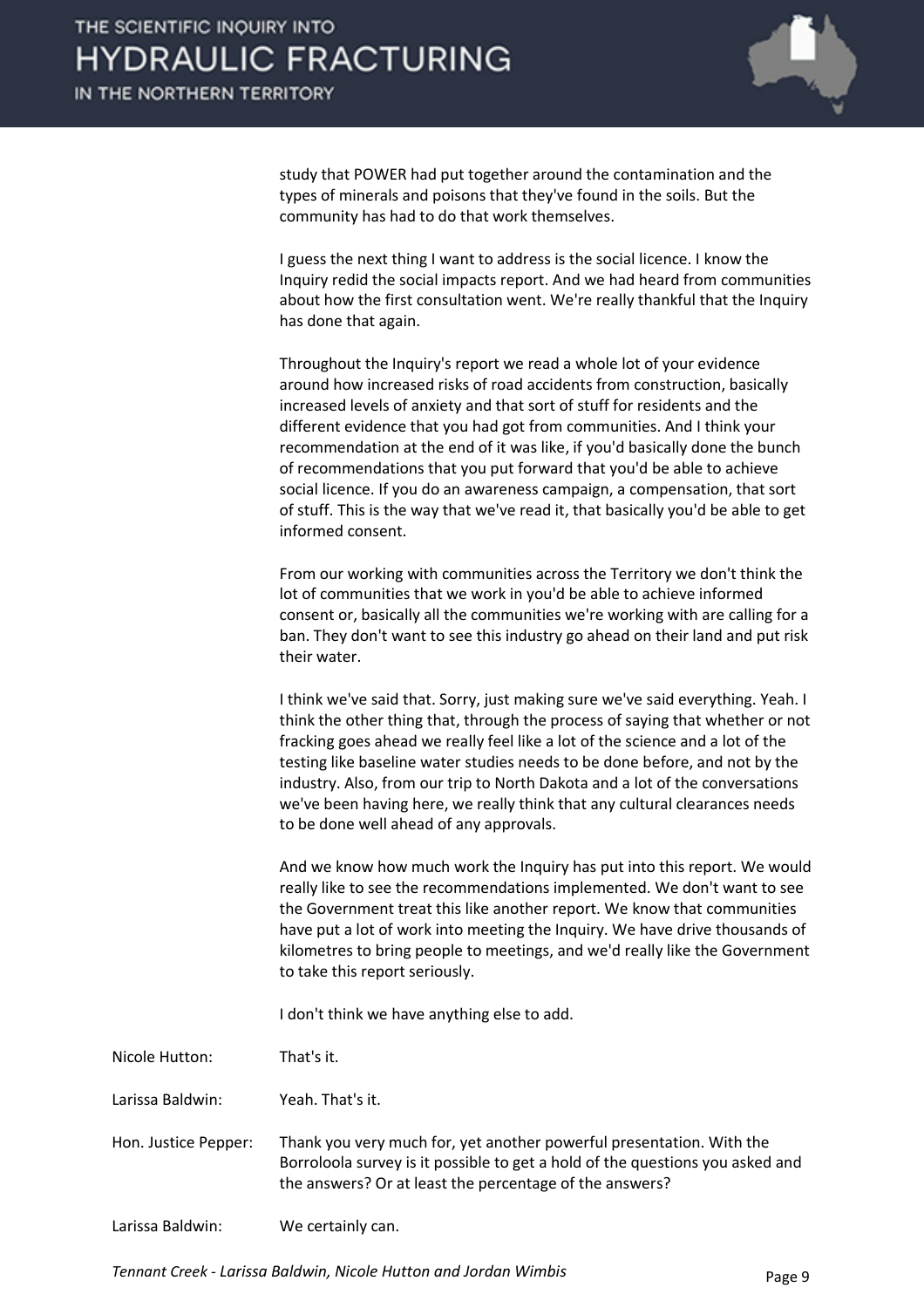

| Hon. Justice Pepper: | I think that'd be quite informative to us.                                                                                                                                                                                                                                                                                                                                                                                                                                                                 |
|----------------------|------------------------------------------------------------------------------------------------------------------------------------------------------------------------------------------------------------------------------------------------------------------------------------------------------------------------------------------------------------------------------------------------------------------------------------------------------------------------------------------------------------|
| Larissa Baldwin:     | We just didn't have it on this computer.                                                                                                                                                                                                                                                                                                                                                                                                                                                                   |
| Hon. Justice Pepper: | Okay.                                                                                                                                                                                                                                                                                                                                                                                                                                                                                                      |
| Larissa Baldwin:     | [crosstalk] today.                                                                                                                                                                                                                                                                                                                                                                                                                                                                                         |
| Hon. Justice Pepper: | Yeah. Great.                                                                                                                                                                                                                                                                                                                                                                                                                                                                                               |
| Larissa Baldwin:     | Yeah. We will send it.                                                                                                                                                                                                                                                                                                                                                                                                                                                                                     |
| Hon. Justice Pepper: | Yeah. If you could send that through to the Taskforce that would be<br>fantastic. I hear what you say about the social licence chapter. I do. And<br>you're certainly, not necessarily, you're not the first presenters to have said<br>that. And we will look at that again. I'm sure we went so far as to say, "Look,<br>if all these steps are undertaken then hey presto there's going to be a social<br>licence to operate."                                                                          |
| Larissa Baldwin:     | Yeah.                                                                                                                                                                                                                                                                                                                                                                                                                                                                                                      |
| Hon. Justice Pepper: | Far, far from it. Most of those steps revolve around trust. Trust between<br>communities and government. Trust between communities and gas<br>companies. And that's something that has to be earned. And that's earned<br>over a long process of time. And, as you've rightly pointed out, there's a very<br>long history of I think why that trust is, everybody tells us, non-existent at<br>the moment. All manner of legacy lines in around Borroloola and elsewhere<br>in the Northern Territory. So- |
| Larissa Baldwin:     | And absolutely, if that is our interpretation. We don't deal with big<br>documents like reports and that sort of stuff. So if our interpretation is<br>wrong, we fully take that on.                                                                                                                                                                                                                                                                                                                       |
| Hon. Justice Pepper: | No, no, no. I'm not saying that at all. I think your interpretation is  Like I<br>said, I'm not saying that at all. And if it was presented that way, then I think<br>we have to go back and have a look at that. And there are a few places in<br>the report that we have to go back and have a look at sort of the way that<br>the information is presented and what we've said and better reflect the<br>views of community. We absolutely accept that.                                                 |
|                      | You did say that you felt the views of the community weren't accepted<br>enough or that there wasn't a strong enough statement of opposition.<br>You're right. It's not in the actual large document itself. But it is in the<br>executive summary. What would you like to see in the draft? Like the final,<br>sorry, in the final report? Obviously rather than [inaudible]. What would you<br>like to see?                                                                                              |
| Larissa Baldwin:     | I think, for me personally, that's the only way I can answer it, is I felt like the<br>way that it read it me was it very much homogenised views of Aboriginal<br>people. And I know that there are like, the vast majority of people don't<br>want this. And I don't think that's reflected strongly, to me. And this is my                                                                                                                                                                               |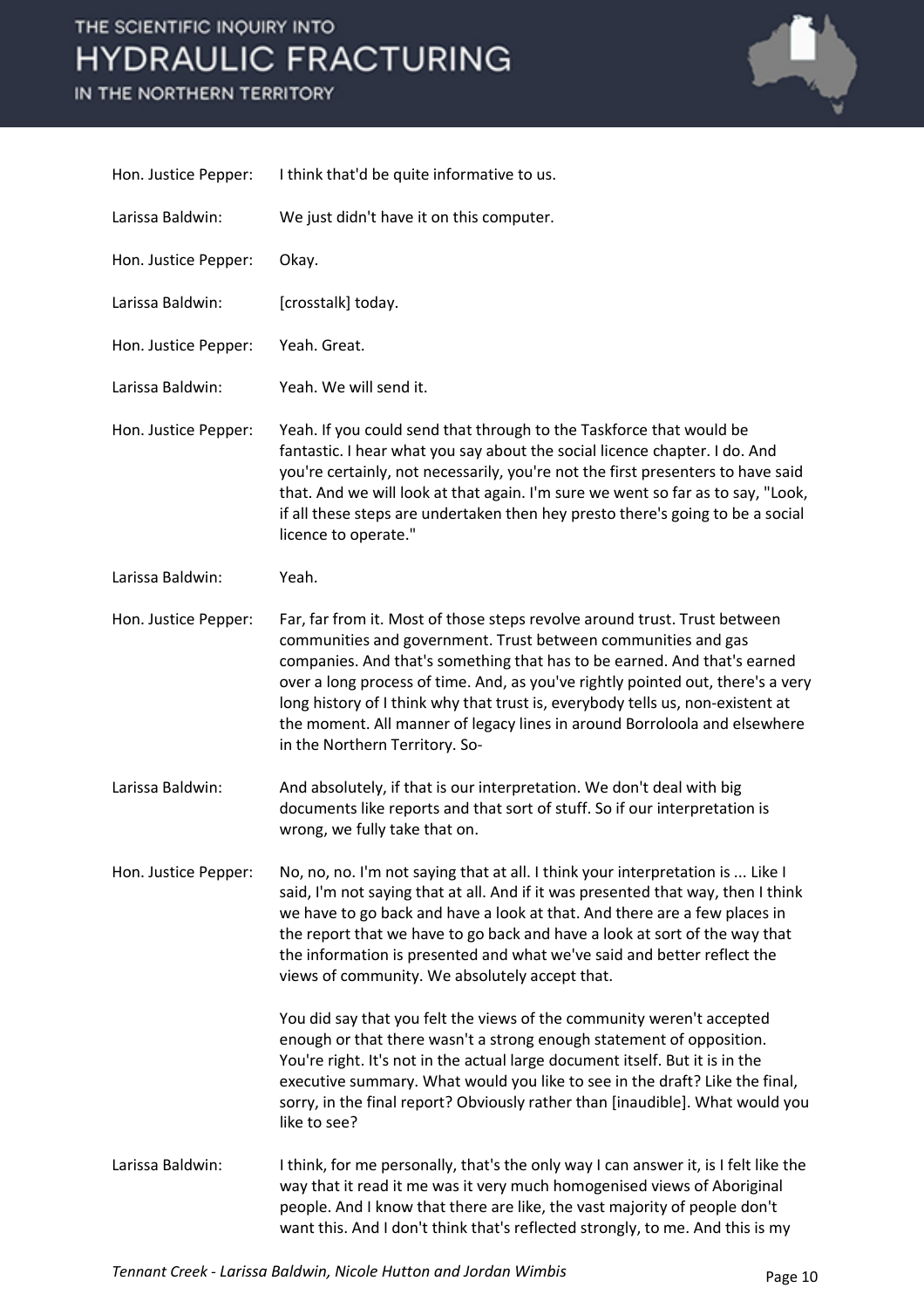

personal opinion. But also I feel like where communities are really on the frontline, I think it needs to make mention of who is saying no to it. And that's the type of thing I would like to see in there more. Just like, the communities who are, if fracking goes ahead, they're the ones that are going to face the drilling rigs. And I feel like their opinions are the most important. And that there's room to capture those stories and those opinions.

Hon. Justice Pepper: Thank you. Yes. Dr. Jones.

Dr. David Jones: [inaudible] having had first hand experience in the North Dakota area, I'd like to ask you a couple of questions about that experience. In our report, we agree, we concur that spills are perhaps a really big risk factor, the biggest risk factor that industry. They're guaranteed to occur. And so they're really important. But spills can occur on the well pad, where perhaps you can have fairly rigorous management procedures. But, what was your feeling from talking to the people over there? Did they have a feeling that quite a few of these spills happened as a result of road accidents or dumping stuff where it shouldn't be dumped? Or what was the case?

- Larissa Baldwin: It was a combination of a lot of things. So, definitely road accidents. Because they had contractors who are responsible for trucking around the waste water, they had trucks dumping water and then not knowing which company their truck had come from. And then trying to talk to the truck drivers and they were super hostile.
- Nicole Hutton: Sorry. And there was also, we were also told that the fines for dumping was less than the actual paying to dump the actual water.
- Dr. David Jones: Yes. Well, the penalty has to be worse than the ...
- Larissa Baldwin: Yeah. And so that's-
- Dr. David Jones: ... dumping it off the side. Yes.

Larissa Baldwin: That's a huge issue. That's actually cheaper for them to get the fine. Also, on the reservation there's a largest man made built lake in the US, which is Lake Sakakawea. And they had a drilling rig set up. And in order to stop the flaring contamination going into the water to ease community, I guess being worried about it, they put up a retaining wall that went half way, so the flare was like another retaining wall higher than this thing. It was right, because they're fracking right next the river. And it was stuff like that where it's just proximity to water and that sort of stuff as well. And then the waste spills and that sort of thing. But it was crazy to see a wall that like 20 metres high, 50 metres away from their river with half a containing wall around it. So you could completely see the rig from the other side of the road but not on the side of the ...

Nicole Hutton: [inaudible]

Larissa Baldwin: Yeah. It was lower than that. And then the massive rig and the flare.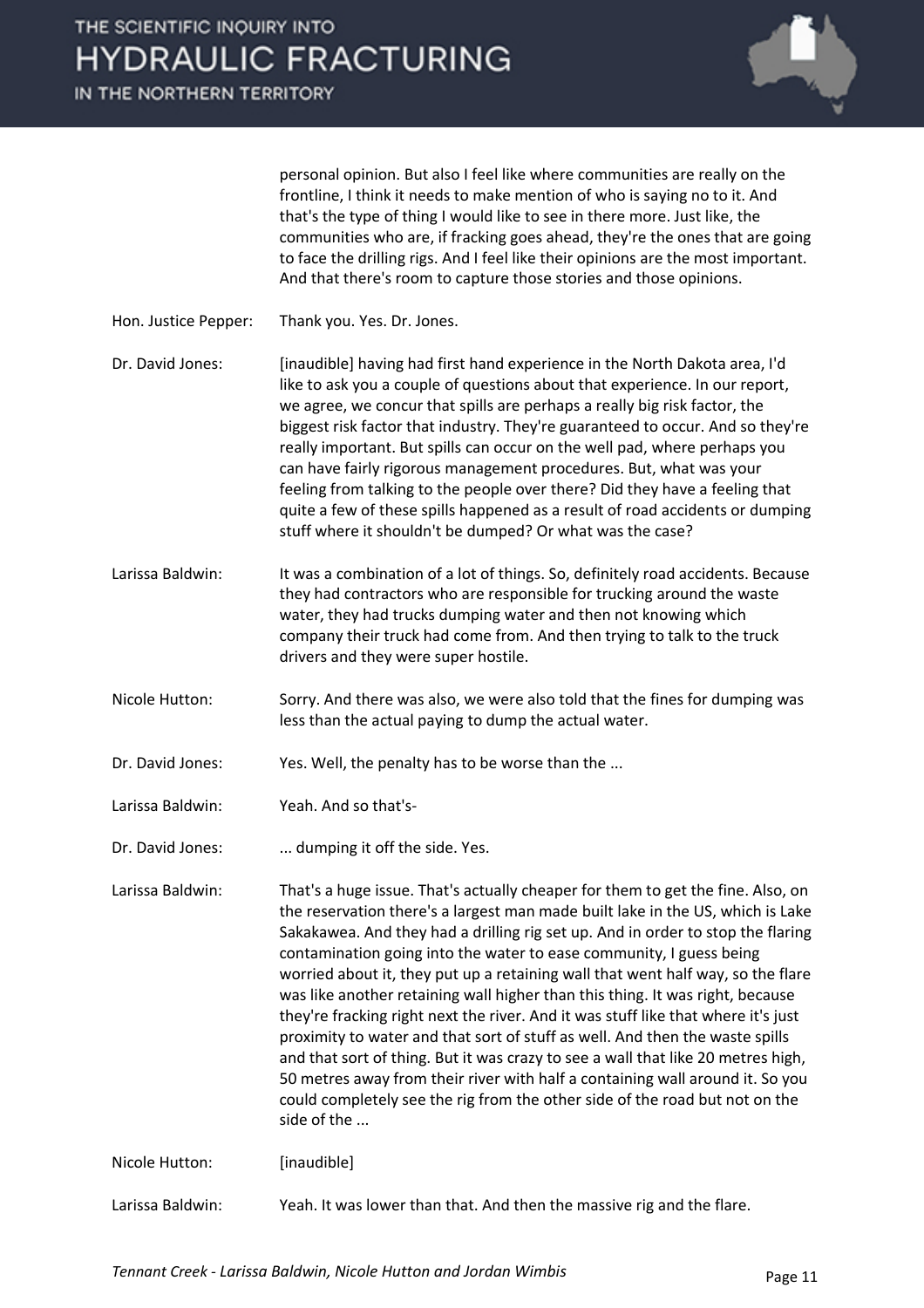

| Dr. David Jones: | Certainly, in the US the average distance set back distance the wells from<br>habitation about 94 metres, and we clearly accept that that's not honoured.<br>And in fact, we recommended at least a kilometre away from water bores<br>and six kilometres from things like flares.                                                                                                                                                                                                                   |
|------------------|------------------------------------------------------------------------------------------------------------------------------------------------------------------------------------------------------------------------------------------------------------------------------------------------------------------------------------------------------------------------------------------------------------------------------------------------------------------------------------------------------|
| Larissa Baldwin: | Yeah. And I think the thing that we reflected on while we were over there as<br>well was how Aboriginal people use their land. So, even though you can set<br>it back from certain housing and different stuff, going out on country, doing<br>ceremony, walking song lines, how is that going to be accounted for when<br>you're putting a drilling rig or a flare and how often people are going to<br>come in contact with that? It just seems like an impossibility of how you<br>regulate that. |
| Nicole Hutton:   | And another thing with the water spills, is we were also told stories of<br>community members filming trucks actually just letting the water out while<br>they drive along the road. Which is                                                                                                                                                                                                                                                                                                        |
| Dr. David Jones: | Just asking you a question about your photograph here. Was this a kind of<br>dump for waste water or like a tank farm that was just sitting there in the<br>landscape?                                                                                                                                                                                                                                                                                                                               |
| Larissa Baldwin: | Yeah.                                                                                                                                                                                                                                                                                                                                                                                                                                                                                                |
| Dr. David Jones: | [crosstalk] treatment plan here or was it just a dump?                                                                                                                                                                                                                                                                                                                                                                                                                                               |
| Larissa Baldwin: | It had thousands, also it had  thousands of those cylinders but also<br>containers as well. Like humongous trucking containers just sitting there.<br>And it was literally in the middle of a housing estate. And this is where we<br>told you the story about the person who looked after that site has passed<br>away. And so it's created, yeah, a huge amount of anxiety in the community<br>around there.                                                                                       |
| Nicole Hutton:   | I also want to note, you can also see the water tank for the community in<br>the background.                                                                                                                                                                                                                                                                                                                                                                                                         |
| Dr. David Jones: | I was wondering what that was. It look like an air traffic control tower. But it<br>was a water tank.                                                                                                                                                                                                                                                                                                                                                                                                |
| Nicole Hutton:   | Yeah.                                                                                                                                                                                                                                                                                                                                                                                                                                                                                                |
| Larissa Baldwin: | That's where they get their water from. And so when we went to North<br>Dakota, to the reservation, people don't drink the water there. And just<br>thinking about in Katherine with the whole PFAS thing and getting water<br>delivered. And just how do you deal with that anxiety of people not knowing<br>if water is safe to drink? And the volume trucking and volume of water to<br>remote community if something happens.                                                                    |
| Nicole Hutton:   | Because the water there is presented as safe and at restaurants they serve<br>it. But the community have anxiety about drinking the water. So they<br>actually personally go and buy bottled water, majority of citizens.                                                                                                                                                                                                                                                                            |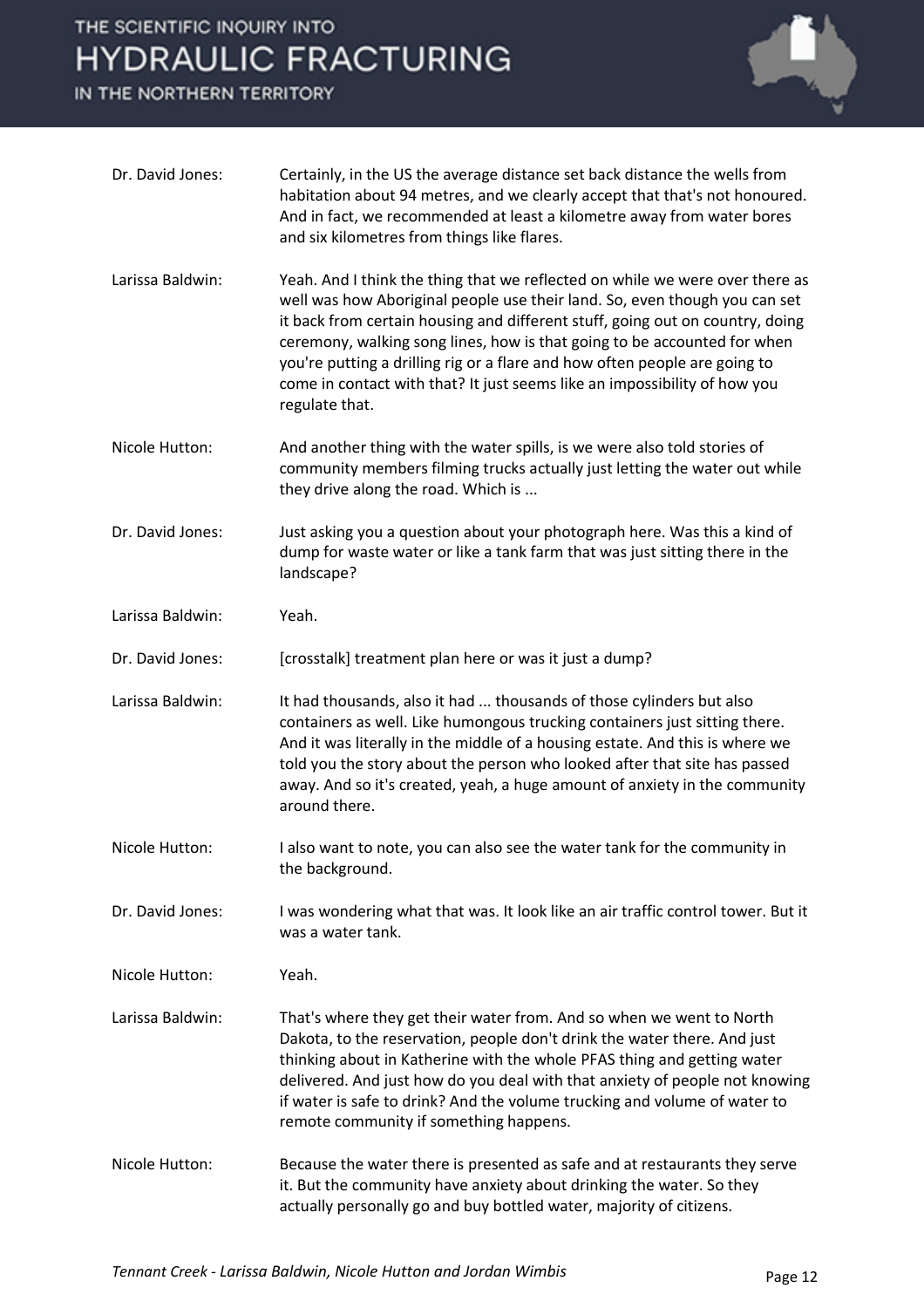

| Dr. David Jones:     | Thank you.                                                                                                                                                                                                                                                                                                                                                                                                                                                                                                                                                                                                                                                                                                                                              |
|----------------------|---------------------------------------------------------------------------------------------------------------------------------------------------------------------------------------------------------------------------------------------------------------------------------------------------------------------------------------------------------------------------------------------------------------------------------------------------------------------------------------------------------------------------------------------------------------------------------------------------------------------------------------------------------------------------------------------------------------------------------------------------------|
| Hon. Justice Pepper: | Thank you. Yes, Dr. Anderson.                                                                                                                                                                                                                                                                                                                                                                                                                                                                                                                                                                                                                                                                                                                           |
| Dr. Alan Anderson:   | Yeah. Questions for Ms. Hutton, and it's a specific one first about the<br>Borroloola survey, but then a more general question. I'm just interested<br>about the information that the Borroloola people used to make their<br>assessments. And particularly that fracking is technically so complex, as we<br>all know, and probably the most complex part relates to people's major<br>concern about water contamination. And so I just got a specific question<br>about what was the information that Borroloola people used to make their<br>assessments? And then a broader question about, given that the issues are<br>so complex technically, how well informed do you think Aboriginal<br>communities in general are about the fracking issues? |
| Nicole Hutton:       | Yeah. So we used the information that we'd received from the Inquiry. So,<br>the plain English part. So we talked people through that. And there were<br>first nation people that came over from Turtle Island actually, did visit<br>members from that community and explained a lot about what we just<br>explained to you as well.                                                                                                                                                                                                                                                                                                                                                                                                                   |
|                      | Do you want to comment, Larissa?                                                                                                                                                                                                                                                                                                                                                                                                                                                                                                                                                                                                                                                                                                                        |
| Larissa Baldwin:     | I think to comment on, like how informed? Not informed enough. Some of<br>the people that we talked to, it was the first time they've heard about<br>fracking, but the first time they'd ever had it explained to them. Yeah. That's<br>usual, because even though the Inquiry, I know, has visited Borroloola and<br>places like that a lot, people live on homes and out stations and that sort of<br>stuff. So they don't see that level of information. And the government<br>doesn't take the information, the gas companies doesn't take the<br>information to people. Whereas, we had young people from Borroloola<br>going out into their own communities. Yeah.                                                                                |
| Alan Anderson:       | And just a follow up, do you have any recommendations to us about what<br>would be the best way, the most effective way of informing Aboriginal<br>communities?                                                                                                                                                                                                                                                                                                                                                                                                                                                                                                                                                                                         |
| Larissa Baldwin:     | I think you just have to meet people and talk to them, and explain the<br>process of what's happening. I think we've said that from, basically when we<br>met with the Inquiry before, is that the information that is used  like we<br>didn't have any better information that the Inquiry's plain English version of<br>stuff to show people. And diagrams and that sort of stuff.                                                                                                                                                                                                                                                                                                                                                                    |
|                      | We had gas companies coming out, we knew through the stories we've been<br>told from people. They didn't have translators. They didn't have diagrams.<br>And it's incredibly complex thing to explain. And also like, I feel you have to<br>want to explain it to people as well. And I think that young people in their<br>communities really had an agenda about wanting old people to understand<br>what was happening. Whereas, gas company just wanted someone to sign<br>something. They don't really care about how many people understand what<br>is going on.                                                                                                                                                                                  |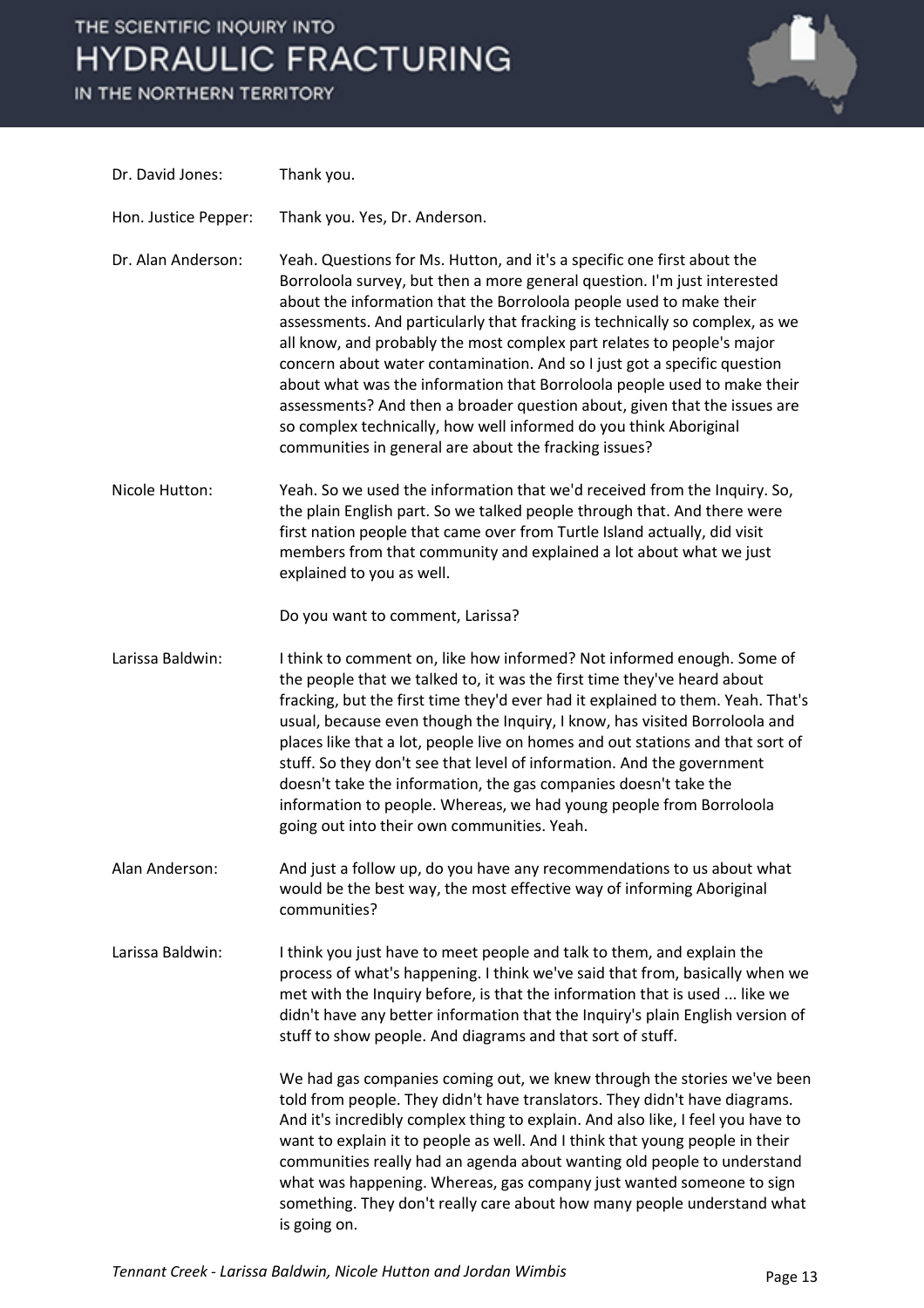

| Nicole Hutton:       | I also want to add that I don't think holding one meeting in the middle of<br>town and putting some posters up is enough to engage the entire of the<br>community, because not everyone is seeing and hearing about these<br>meetings that are happening. I think us being on the ground and going out<br>door to door and knocking on every house, knocking on every house more<br>than one time, was the best way that we could reach the majority of the<br>community.                                                                                                                                                                                                                              |
|----------------------|--------------------------------------------------------------------------------------------------------------------------------------------------------------------------------------------------------------------------------------------------------------------------------------------------------------------------------------------------------------------------------------------------------------------------------------------------------------------------------------------------------------------------------------------------------------------------------------------------------------------------------------------------------------------------------------------------------|
| Hon. Justice Pepper: | Yeah. No. I to agree. Certainly, I know there's got to be a direct correlation<br>to the number of people who turned up to our meetings and your activity<br>on the ground. And when you were not able to do that then we certainly<br>noticed the difference in the numbers. Yes.                                                                                                                                                                                                                                                                                                                                                                                                                     |
|                      | Anyone else from this side of the table? Okay.                                                                                                                                                                                                                                                                                                                                                                                                                                                                                                                                                                                                                                                         |
|                      | Yes, Dr. Beck?                                                                                                                                                                                                                                                                                                                                                                                                                                                                                                                                                                                                                                                                                         |
| Dr. Vaughan Beck:    | Yes. Thank you very much for your comments regarding human health. We,<br>as a panel, take the issue of climate change science very seriously. The issue<br>of global warming. And we will certainly be having something more to say in<br>relation to the health effects from climate change in the reports. That is<br>noted and it aligns with other comments as well too. Thank you for that<br>observation.                                                                                                                                                                                                                                                                                       |
|                      | Just another question. From your visit to North Dakota and your discussions<br>with the Indian communities there, did they give you any insight as to how<br>they might exercise greater control over development in their lands in the<br>future? Do they provide some insights that would be useful learnings for<br>both you and for us?                                                                                                                                                                                                                                                                                                                                                            |
| Larissa Baldwin:     | I think that, one of the sad things was to hear from them personally how<br>much their laws are being weakened at the moment. And what they do is<br>just literally investigate everything. And whenever there's a hearing coming<br>to North Dakota, or whenever there's any politician coming to North Dakota<br>they get together. Put together all of their stuff and go make submissions.<br>Go to inquiries and that sort of stuff. That's all they can do right now.<br>They're trying really hard, but obviously the political climate in the US is<br>really hard for them to deal with, especially when the current President is<br>currently trying to increase production in North Dakota. |
|                      | One of the really big take aways that they had, and that when we had<br>Candy, she came over here and she met with people. Yeah, she said that,<br>and when we were there a lot of old people they were like, if they had an<br>opportunity to say no and not sign the deal to fracking they wouldn't have<br>signed it, because they didn't know the information to say yes to it. And<br>they wouldn't be dealing with the impacts that they are now.                                                                                                                                                                                                                                                |
|                      | But, they're still doing incredible work. And a lot of the work that they're<br>doing is actually just bringing their community together and working with<br>their own community, because they're dealing with multi-billion dollar<br>companies and a government that wants to have this oil and have this gas.                                                                                                                                                                                                                                                                                                                                                                                       |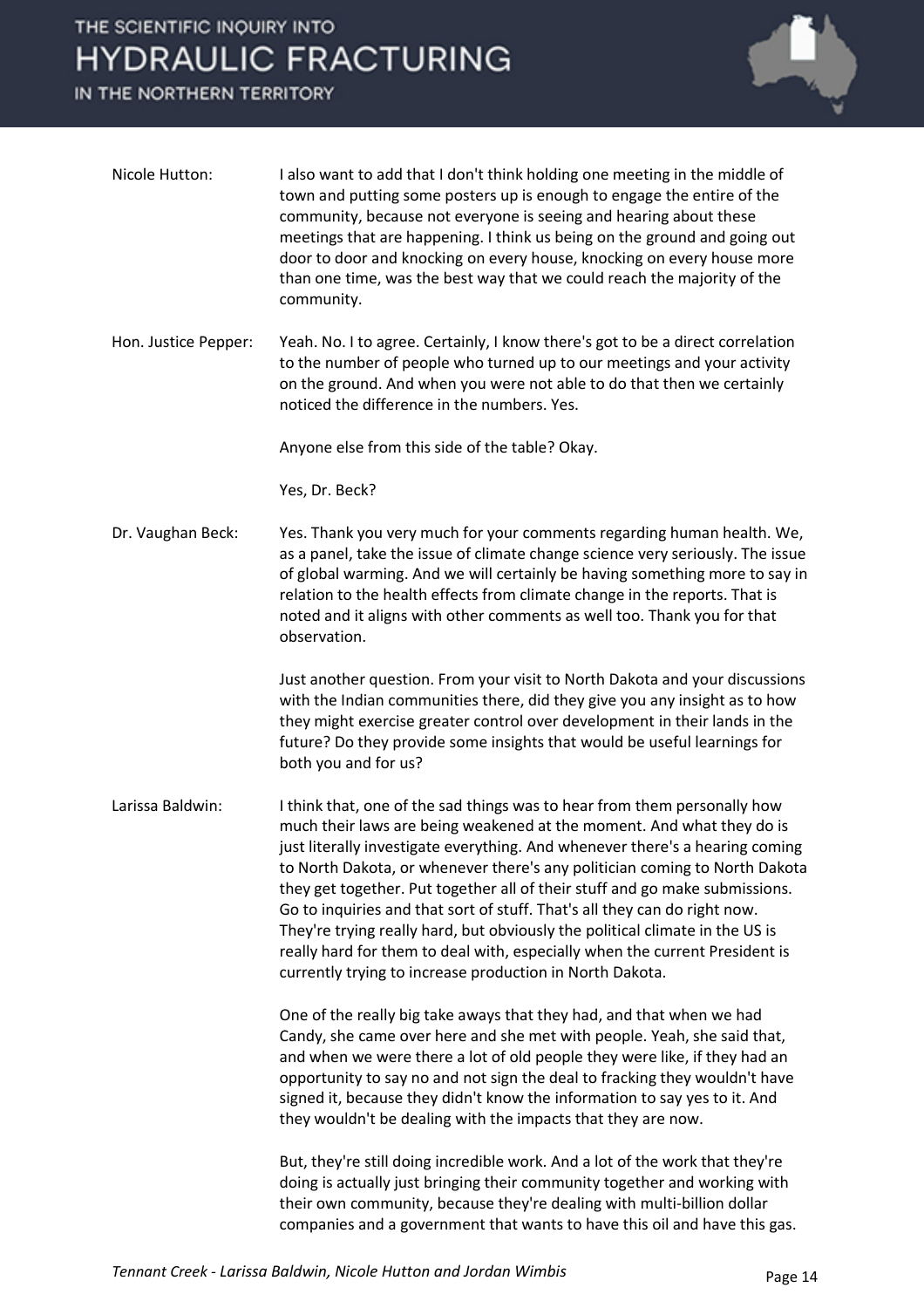

Yeah. A lot of the stuff that they're doing is more around engaging with their own communities and making sure that even if it's just them hearing the concerns around their air quality and that sort of stuff, that their communities is engaged in the discussion.

- Dr. Vaughan Beck: Thank you.
- Hon. Justice Pepper: Thank you. Yes? Yes, Professor Hart?

Prof. Barry Hart: You made the comment that there's a need for further information on waste water management strategy. Did you have any specific, presume that you're talking about the Beetaloo, the fields that are suggested at the moment government lifts the moratorium that'd go ahead first. Do you have any specific thoughts about what you think is needed?

Larissa Baldwin: Well, I think it's crazy fracking goes ahead. But I just, how you deal with like ... the recharge of basins and the amount of water that is on ... like it is for most part of the year there is no water. But then for the rest of it, there's water everywhere. One of the elders that came from down in Yuendumu said, "You can't tell contaminated water where to flow." And I think it's like how you actually deal with the level of water that's coming out of these ponds. But also where are you going to put it?

> I actually don't have any suggestions because from what I can understand it's a lot of water. And that's one of the things I got from North Dakota is actually just seeing ... Like when I first read the suggestion that you could put it in tanks, I was like, "Maybe that is a solution." And then I seen the tanks and I was like, "Where are going to put these tanks?" They have to go somewhere. And we know how much anxiety that already exists in the Northern Territory about waste facilities, around different types of chemicals, and that sort of stuff. And then I don't know.

> When POWER told us that they had done testing, or there had been testing done and some stuff that had come back through the EPA to show that some of that waste water now had radioactive chemicals in it, it's just like, "How do you do this?" I don't understand. But, yeah.

- Nicole Hutton: [inaudible] I also saw the ponds that have been suggested that could happen here. And there's no way that the ponds that will, replicating the ponds that they have over in North Dakota could work here, especially for wet season. They're very low in the ground and there's nowhere to put the water to overrun. It just runs straight into the soil, if it was to flood.
- Barry Hart: Thanks for that. I think you put your finger on something. We've got quite a lot to say about waste water reuse, things like that. But what we haven't done is talk about what's the strategy, finally it's got, this can be too much. Do you need a treatment plant? Is it a treatment plant that services three companies? How's it constructed? All of those things I think we've got a bit more to do in the final report-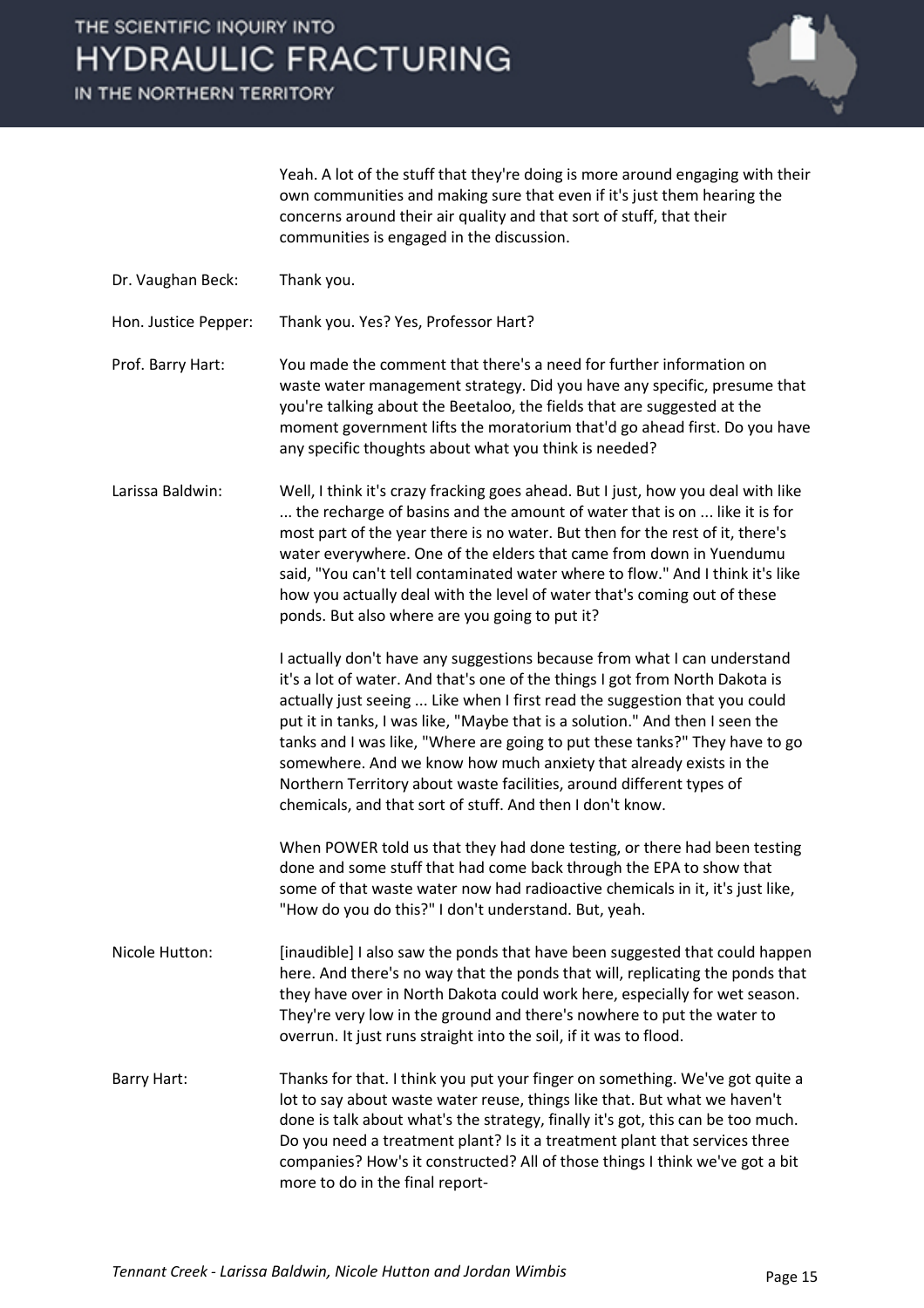

| Larissa Baldwin:     | And I think it  Yeah. Our, I guess I don't know if it's a recommendation or<br>not, but we just really feel like you need to answer that question before you<br>can say yes to this industry. And people need to know and hear about what<br>the plan is for waste water. Because there is a lot of anxiety about it.                                                                                                                                                                                                                                                                                                                                                                                                                                                                                                                                                          |
|----------------------|--------------------------------------------------------------------------------------------------------------------------------------------------------------------------------------------------------------------------------------------------------------------------------------------------------------------------------------------------------------------------------------------------------------------------------------------------------------------------------------------------------------------------------------------------------------------------------------------------------------------------------------------------------------------------------------------------------------------------------------------------------------------------------------------------------------------------------------------------------------------------------|
| Barry Hart:          | Sure. Thank you.                                                                                                                                                                                                                                                                                                                                                                                                                                                                                                                                                                                                                                                                                                                                                                                                                                                               |
| Hon. Justice Pepper: | Thank you. Yes, Dr. Smith.                                                                                                                                                                                                                                                                                                                                                                                                                                                                                                                                                                                                                                                                                                                                                                                                                                                     |
| Ross Smith:          | I just wanted to pursue a little further a comment that you made about your<br>North Dakota trip. In part, because I've been doing some of my own<br>research into, via contacts that I have in the US EPA, about regulatory<br>oversight. And my understanding is that even state regulators have difficulty<br>enforcing regulation within reservation land. And the US EPA has even less<br>power than them because of the way reservations are set up as states<br>within states. But you indicated that the first nations people were wanting<br>further support from US EPA, and I wondered whether that, in your opinion,<br>that sort of federal support to the Northern Territory would be an important<br>component in regulation here if the moratorium was lifted, knowing the<br>comments that we've had many times about the inability to regulate in the<br>NT. |
| Larissa Baldwin:     | Yeah. Absolutely. I think the federal government has a really big part to play<br>and I feel like at the moment they just want fracking to go ahead and they<br>don't really care about any of the science. When you look at  I don't really<br>have anything else to compare it to. But when you look at the scale of the<br>pollution in the McArthur River Mine and the pollution in Katherine, the<br>Northern Territory Government doesn't have the resources to hold those<br>companies to account. It doesn't have the resources to fix that situation. So<br>the federal government does need to step in here.                                                                                                                                                                                                                                                         |
|                      | I think another reason why the federal government is responsible is because<br>of the amount, something like 80% of Aboriginal people within the Territory<br>live in remote to very remote communities. And if there's nobody holding<br>the Northern Territory Government to account then we live with<br>contamination. Do you know what I mean? Or nothing gets done to fix<br>things. We live in the housing that we know needs to be fixed up. All this<br>sort of stuff, unless the government, the federal government, has to be held<br>accountable to it.                                                                                                                                                                                                                                                                                                            |
|                      | So I think they have a big role to play. And this is a Territory. So they are<br>responsible in a way as well.                                                                                                                                                                                                                                                                                                                                                                                                                                                                                                                                                                                                                                                                                                                                                                 |
| Dr. Ross Smith:      | Okay. Thanks for expanding on that. That's very useful.                                                                                                                                                                                                                                                                                                                                                                                                                                                                                                                                                                                                                                                                                                                                                                                                                        |
| Hon. Justice Pepper: | Any further questions? Thank you again for your presentation. And can I<br>just, on behalf of the panel, thank Seed for all their presentations to date.<br>You've always presented in a well prepared, diligent, and most importantly<br>honest fashion. It speaks a great deal to your organisation, as to the credit<br>of your organisation, as to the manner in which you have chosen to interact<br>with the Inquiry. We're very grateful for it. The reports and the final report                                                                                                                                                                                                                                                                                                                                                                                       |